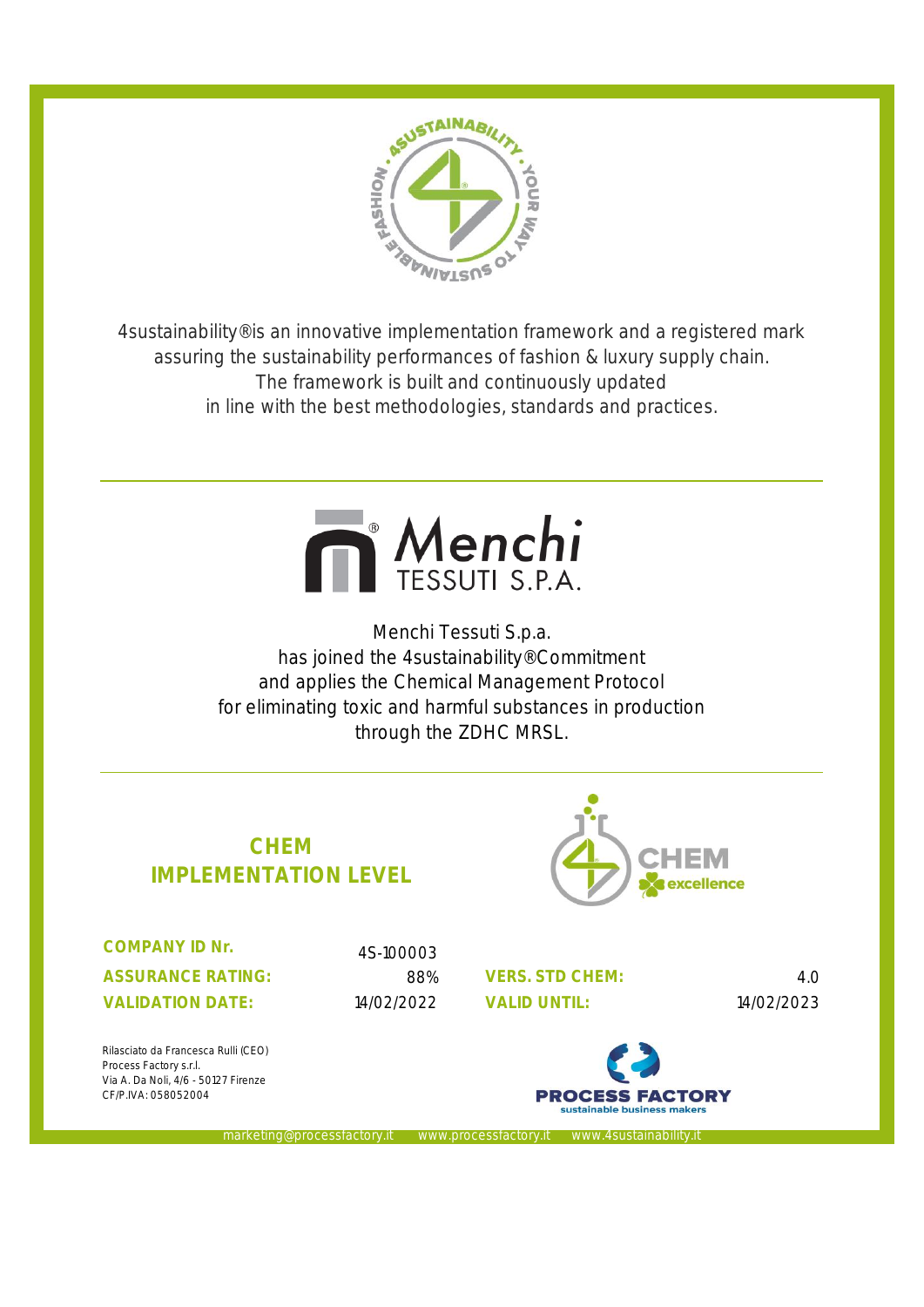

# **ABSTRACT**



## 4s Assurance Report Chemical Management

Version 4.0

### Lanificio Menchi Tessuti S.p.a.

#### **Management system**

Evaluating the implementation of a chemical management system within the company. The verified requirements range from the presence and communication of an internal sustainability<br>policy, to staff training, as well as to t

Chemical risk management<br>Assessing chemicals risk management within the factory. The verified requirements measure the chemical inventory information management, the related qualification level to ZDHC MRSL 2.0,<br>and relate

#### **Materials risk management**

Assessing the management and control system of incoming materials and their compliance level with 4sustainability PRSL, as a tool for reducing the risk of incoming contamination in the production process.

#### **Supply Chain assessment**

Evaluating the company's supply chain management and assessment. The verified requirements measure the mapping activity, qualification, engagement, training and monitoring of<br>subcontractors and material suppliers and all t

#### **Process management**

Assessing the production processes management and traceability. The verified requirements measure the correct functioning of the internal traceability system and its digitalization. Morover it<br>includes processe due-diligen

#### **Chemical Health&Safety**

Assessing health and safety requirement linked to chemical management. The verified requirements range from labeling, handling and storage of chemical products within the factory, to<br>emergency procedure and waste managemen

#### **Output Management**

Evaluating the company managament of process output. The verified requirements range from legal permission for emission to the control of waste water according to ZDHC Guidelines. for<br>internal and external processes and fi

### **4S REQUIREMENT - LEVEL OF IMPLEMENTATION**



### **ASSURANCE RATING**

**88%**

# **ASSURANCE DATE**

26/01/2022

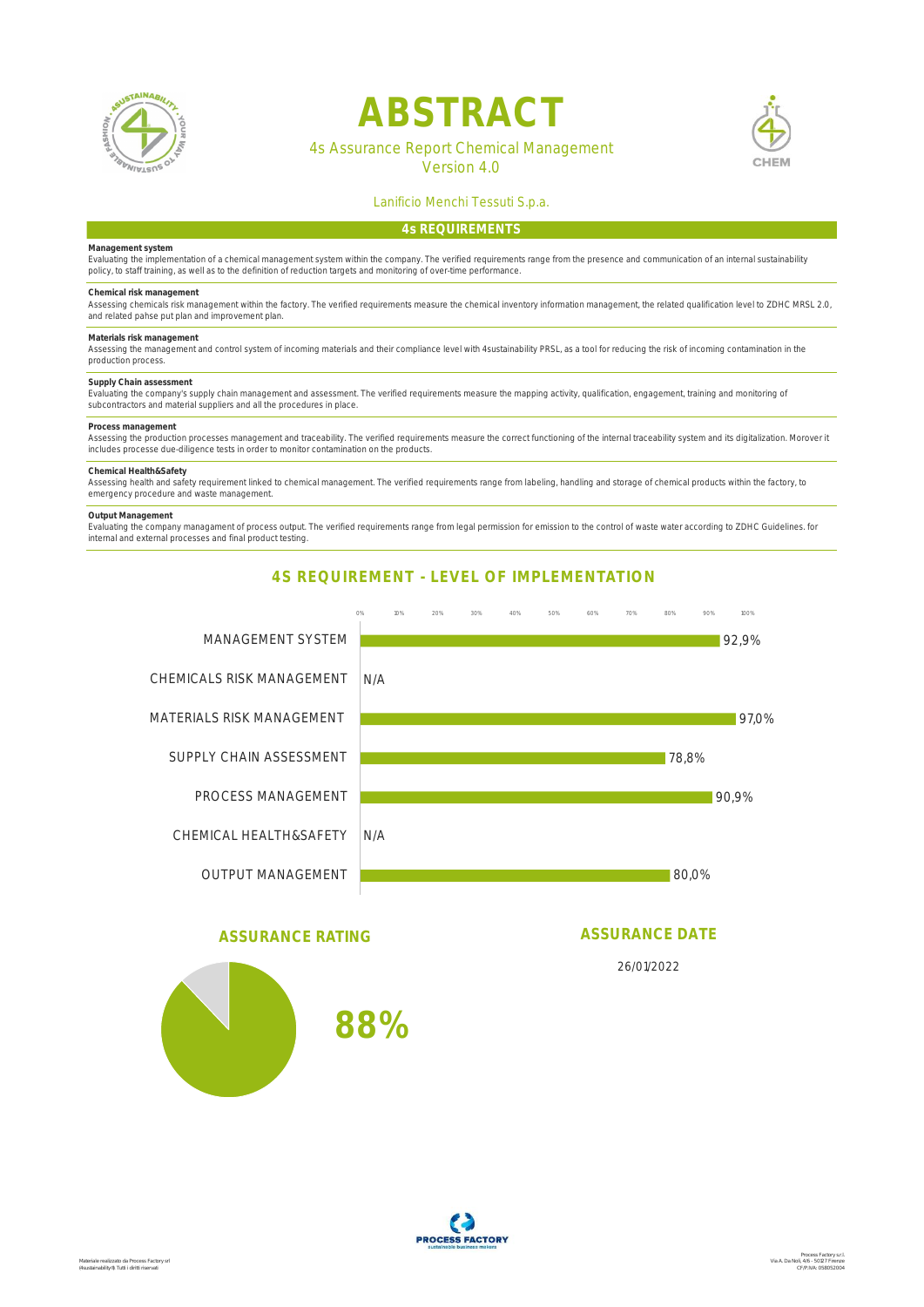#### **PRODUCTION MODEL**



#### **RAW MATERIALS SUPPLIERS RATING**



**PROCESS**

**CHEMICAL HIGH-RISK EXTERNAL PROCESSES SUBCONTRACTORS RATING**



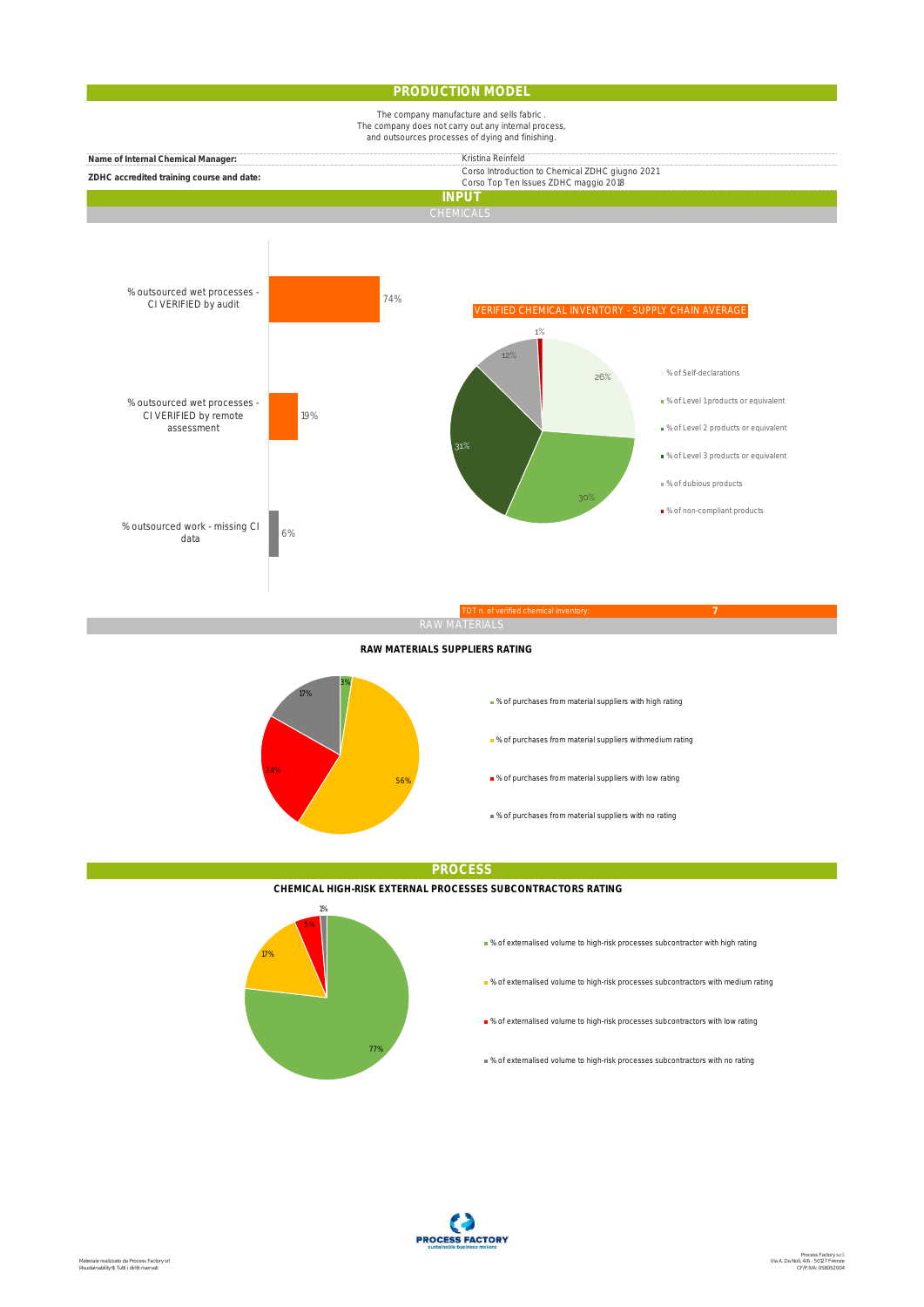